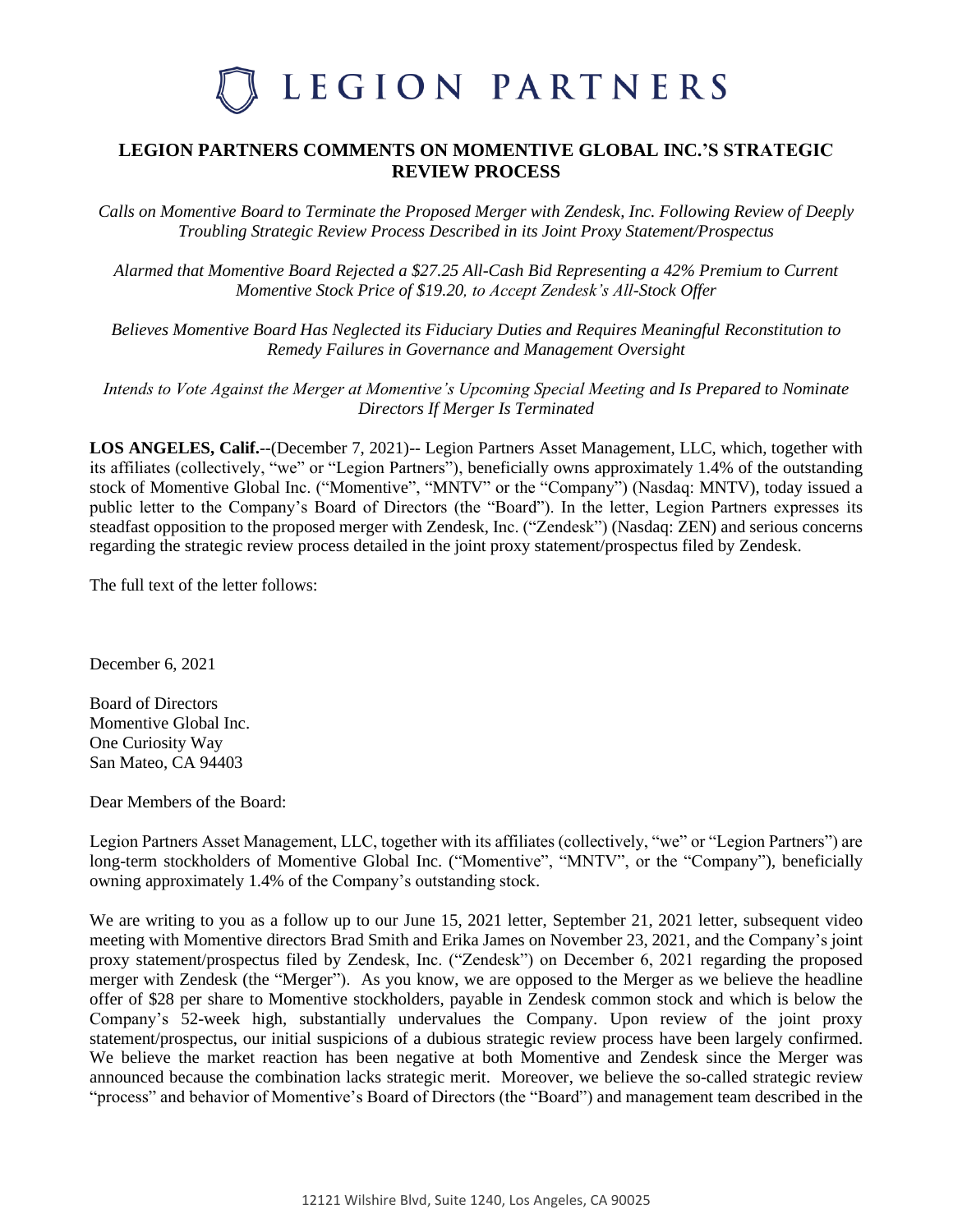filing suggest a scheme by CEO Zander Lurie to engineer a deal in coordination with his close friend, Zendesk CEO Mikkel Svane, at the expense of Momentive stockholders.

On behalf of all Momentive stockholders, we demand immediate answers to the following issues and conflicts described in the joint proxy statement/prospectus (with page references):

- 1. **How did the Board and its financial advisors seemingly fail to understand the inherent risks of Zendesk's all-stock deal over a \$27.25 all-cash bid?** As demonstrated by the violent reaction in both Zendesk and Momentive shares following the Merger announcement, we question how the Board and all financial advisors involved could have considered Zendesk's all-stock bid as the superior proposal. It appears they either failed to understand the inherent risks of the all-stock deal – or simply ignored them.
- 2. **Why didn't Mr. Lurie recuse himself from the negotiations and vote to approve a transaction with Zendesk, given his long-term friendship with Zendesk CEO Mikkel Svane?** Messrs. Lurie and Svane have a very public and close relationship as disclosed on Mr. Svane's Twitter account (Exhibit A) – what should have been an obvious and clear conflict was seemingly overlooked by a Board that appears to value its relationship with fellow Silicon Valley insiders over the stockholders they purportedly represent. Unsurprisingly, on October 12, 2021, Mr. Lurie appears to have alerted Mr. Svane of a competing offer almost instantaneously which enabled Zendesk to immediately revise their bid. Mr. Lurie did not appear to extend this courtesy to any other interested party. (Page 80)
- 3. **Why did the Board not ask its advisors to canvass a wider range of prospective buyers?** It appears formal outreach was limited to few parties at the Board's discretion, while numerous interested parties (two strategics and six financial sponsors) were initially excluded and only some were allowed to engage Momentive at a later date after a seemingly unwarranted delay. The truncated access for those parties likely hindered the Board's ability to achieve better proposals. (Pages 74-82)
- 4. **Why did the Board approve J.P. Morgan as an independent financial advisor knowing Mr. Lurie's longstanding ties to the firm as a former employee?** We wonder whether other nationally recognized and more highly qualified investment banks were ever given a fair chance to pitch their services. (Pages 71-72)
- 5. **Why did the Board hire Allen & Co. as a second financial advisor?** We are deeply concerned that the relationship several Board directors enjoy with the firm took precedence over objective criteria. Allen & Co.'s minor role compared to J.P. Morgan is puzzling as the two firms are set to receive approximately the same cash fee. (Pages 113, 121)
- 6. **Why did the Board agree to sell the Company at all?** Mr. Lurie's initial demands in July 2021 of a "\$30-plus per share" and a "low- to mid-\$30 per share" offer were initially met with a \$30-33 per share non-binding all-cash proposal from "Party A," only to witness a poorly managed strategic review process conclude with a \$28 all-stock "offer" and Momentive's stock plummeting to \$19.20 today. The current implied deal price of \$22.03 falls below the low end of almost all fair valuation methodologies presented in the joint proxy statement/prospectus, and well below your advisors' expected pro forma valuations of \$35.50 (J.P. Morgan) and \$37.45 (Allen & Co.). We suspect the joint proxy statement/prospectus inadequately describes the extent of interactions between Messrs. Lurie and Svane given their long-term relationship, and is conspicuously lacking in detail regarding the terms of Mr. Lurie's new employment at Zendesk. (Pages 70, 71, 112, 120, 188)

In our view, this inferior, predetermined outcome under a deeply misaligned process was sanctioned by Momentive's Board, regardless of the implications to stockholders.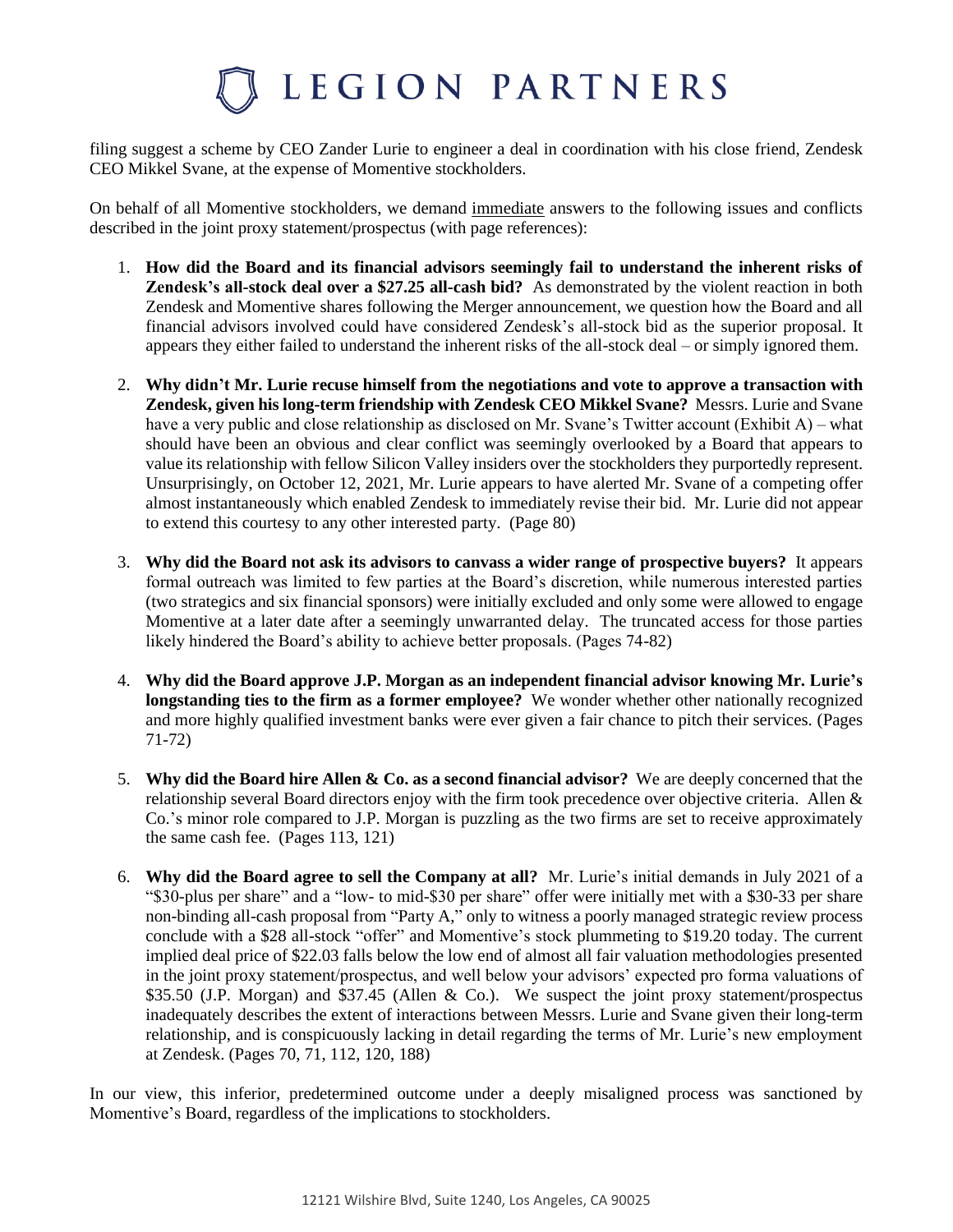Given the majority of Board directors have strong personal and professional connections to one another, including CEO Zander Lurie, we find it difficult to believe that this Board has behaved in an independent manner on behalf of stockholders in light of the facts laid out in the joint proxy statement/prospectus and discussed herein. The Board seems to function more like a social club than a high functioning corporate board, and in our opinion, these connections at Momentive are fairly obvious:

- Director Sheryl Sandberg considers Mr. Lurie a "longtime friend" of nearly two decades<sup>1</sup>
- Director Erika James is the former Dean of Emory University's Goizueta Business School (where Mr. Lurie received his joint J.D./M.B.A.) and considers Mr. Lurie a "trusted adviser"<sup>2</sup>
- Director Benjamin Spero and Mr. Lurie have served on the Board together for over 12 years while participating in non-profit activities together<sup>3</sup>
- Director Brad Smith was Mr. Lurie's CEO coach and mentor prior to joining the Board<sup>4</sup>
- Chairman David Ebersman worked closely with Ms. Sandberg at Facebook as its former CFO for nearly 5 years, and both joined the Board at roughly the same time
- Director Serena Williams was personally referred to the Board by her friend Ms. Sandberg<sup>5</sup>

Considering Momentive shares are currently trading below \$20 per share, we do not believe the Zendesk offer is superior to any other cash offer received during the strategic review process. This is despite other bidders seemingly receiving unequal treatment coupled with the unjustifiable lack of outreach and exclusion of other interested parties. To help shed further light on the Board's decision-making process, we are calling on the Board to disclose any and all analysis provided by financial advisors during the strategic review process that discussed the potential and likely price reaction in Zendesk shares following the Merger announcement, and how it could impact the expected value to be delivered to Momentive stockholders. We understand that large investment banks provide such analysis to clients undertaking an M&A deal with stock consideration. Considering the closest cash offer was valued at \$27.25 per share, a mere 2.7% discount to the headline \$28 per share offer under the Merger, we find it nearly impossible to believe that the Board could logically justify Zendesk's all-stock bid as superior after factoring in an expected decline in Zendesk shares.

For these reasons, we do not intend on voting in favor of the Merger.

Rather, we believe the Board is in dire need of a substantial upgrade. In our June and September 2021 letters, we recommended that you appoint Legion Partners' Senior Analyst Sagar Gupta to the Momentive Board, a step that would have allowed a truly independent and aligned stockholder representative help oversee any potential strategic review process and ensure the Board acted in line with its fiduciary duties to maximize stockholder value. Given everything that has transpired since, it is clear more change is needed than one addition. Assuming the Merger is terminated, we are preparing to nominate several director candidates for election to the Board at the 2022 Annual Meeting of Stockholders, including a Legion representative. We believe any attempt to manipulate Board class sizes or proactively replace incumbent directors with your handpicked candidates will be viewed as reactionary and rather negatively by the Momentive stockholder base at large, especially in light of the Board's history of ignoring stockholder input following the 2021 Annual Meeting of Stockholders where our declassification proposal passed in a landslide.

In the meantime, we urge you to explore a path towards terminating the proposed Merger at no additional cost to Momentive stockholders. Subsequently, an alternative transaction that objectively maximizes stockholder value

<sup>&</sup>lt;sup>1</sup> Fast Company (<mark>link</mark>)

<sup>&</sup>lt;sup>2</sup> Wall Street Journal [\(link\)](https://www.wsj.com/articles/who-taught-whartons-business-school-dean-some-important-life-lessons-11610773250)

<sup>&</sup>lt;sup>3</sup> LinkedIn (<mark>link</mark>)

<sup>&</sup>lt;sup>4</sup> San Francisco Business Times [\(link\)](https://www.bizjournals.com/sanfrancisco/news/2019/09/05/survey-monkey-zander-lurie-svmk-executive-profile.html)

<sup>&</sup>lt;sup>5</sup> Los Angeles Times (<u>link</u>); Vox (<u>link</u>)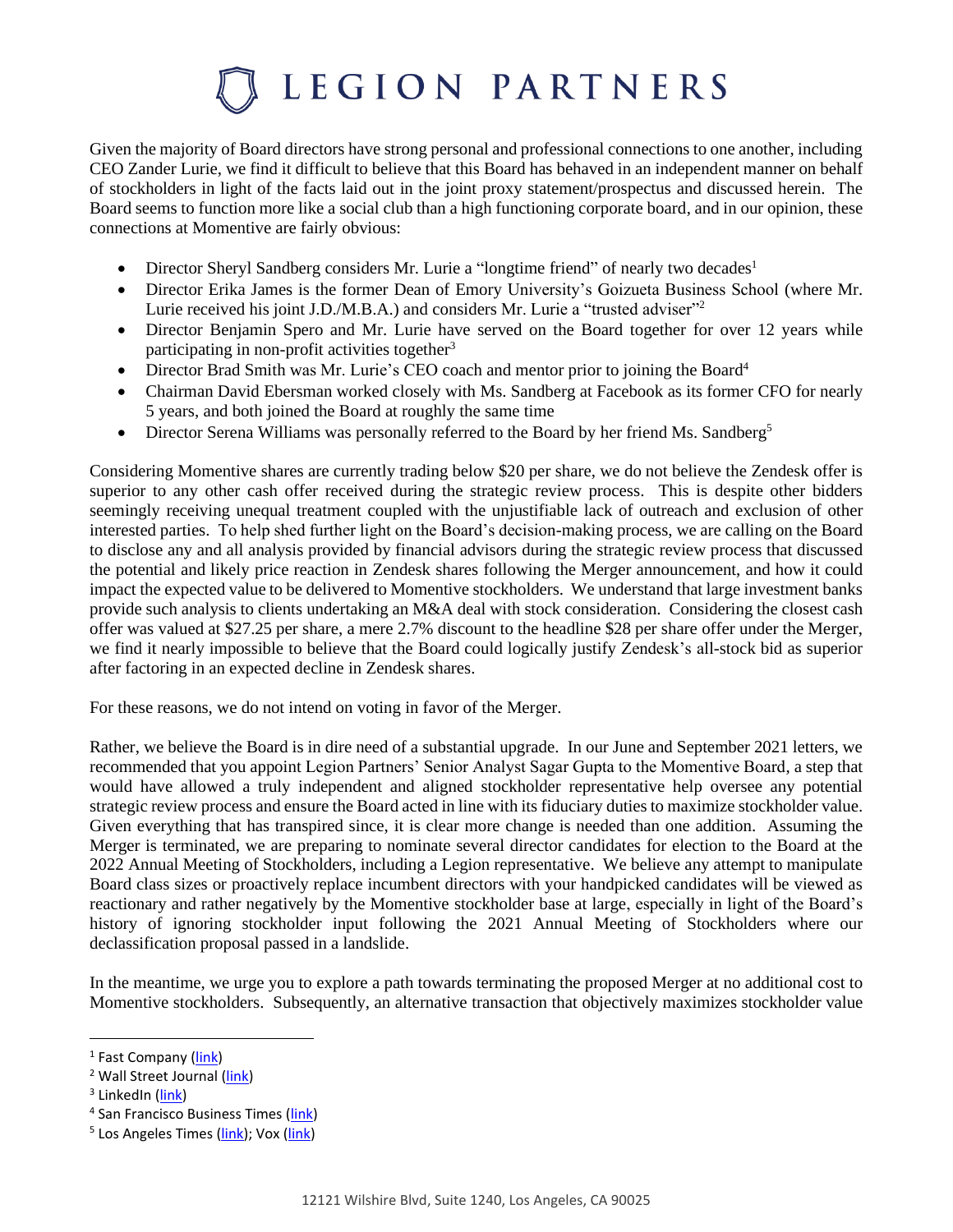should be considered. We are more than willing and able to assist in this matter, including the selection of a new, independent financial advisor. However, if an immediate sale of the Company is not the best path forward, we will look to reconstitute the Board with highly qualified, independent directors that can help lead an assessment of management and the go-forward strategy.

Sincerely,



Chris Kiper Ted White

Talchil

Managing Director Managing Director

cc: Steve Wolosky and Elizabeth Gonzalez-Sussman, Olshan Frome Wolosky LLP

### **About Legion Partners**

Legion Partners is a value-oriented investment manager based in Los Angeles, with a satellite office in Sacramento, CA. Legion Partners seeks to invest in high-quality businesses that are temporarily trading at a discount, utilizing deep fundamental research and long-term shareholder engagement. Legion Partners manages a concentrated portfolio of North American small-cap equities on behalf of some of the world's largest institutional and HNW investors.

**Media Contact:** 

Sloane & Company Dan Zacchei / Joe Germani [dzacchei@sloanepr.com](mailto:dzacchei@sloanepr.com) [/ jgermani@sloanepr.com](mailto:jgermani@sloanepr.com)